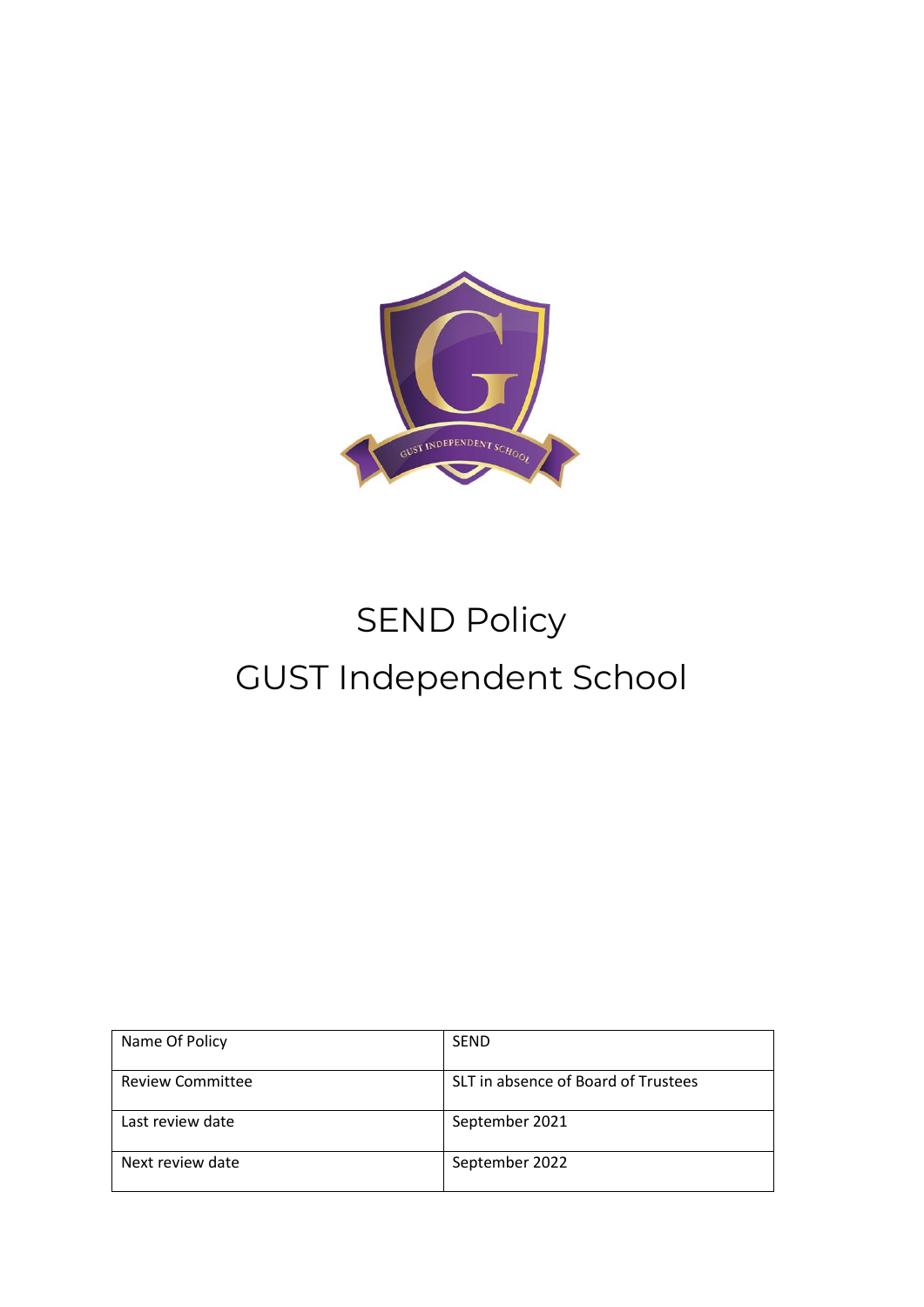# **GUST SEND POLICY**

GUST is committed to providing an appropriate and high quality education to all children on roll. We believe that all pupils have a common entitlement to a broad and balanced academic and social curriculum, which is accessible to them, and to be fully included in all aspects of school life.

We believe that all children should be equally valued in school. We will strive to eliminate prejudice and discrimination, and to develop an environment where all children can flourish and feel safe.

GUST is committed to inclusion. Part of the school's strategic planning for improvement is to develop cultures, policies and practices that include all children. We aim to engender a sense of community and belonging, and to offer new opportunities to children who may have experienced previous barriers to learning.

This does not mean that we will treat all children in the same way, but that we will respond to each child in ways that take account of their varied life experiences and needs.

We believe that educational inclusion is about equal opportunities for all children, whatever their age, gender, ethnicity, impairment, attainment and background **(for further information on Equality and Diversity, and Equal Opportunities please see the relevant policies)**. We pay particular attention to the provision for, and the achievement of, different groups of children:

- Girls and boys
- Children with special educational needs and disabilities
- Children who have physical needs and disabilities
- Those who are looked after by the local authority
- Any children who are at risk of disaffection and exclusion
- Others such as those who are affected by chronic illness; those who are young carers; those live in disadvantaged families
- Minority ethnic and faith groups, travellers, asylum seekers and refugees
- Children who need support to learn English as an additional language (EAL)
- Children who are adopted from care

This policy describes the way we meet the needs of children who experience barriers to their learning, which may relate to communication and interaction, cognition and learning, sensory or physical impairment, or emotional, social development and mental health, or those factors which may relate to factors in their environment, including the learning environment their experiences in school. We recognise that pupils learn at different rates and that there are many factors affecting achievement, including ability, emotional state, stage and maturity. We are particularly aware of the diverse needs of our pupils, for whom maturity is a crucial factor in terms of readiness to learn. We believe that many pupils, at some time in their school career, may experience difficulties which affect their learning, and we recognise that these may be long or short term.

At GUST, we aim to identify these needs through the induction process, which includes family support and family learning to build positive relationships. GUST provides teaching and learning contexts that enable every child to achieve his or her full potential and identifies additional needs as and when they arise and offers support or alternative provision.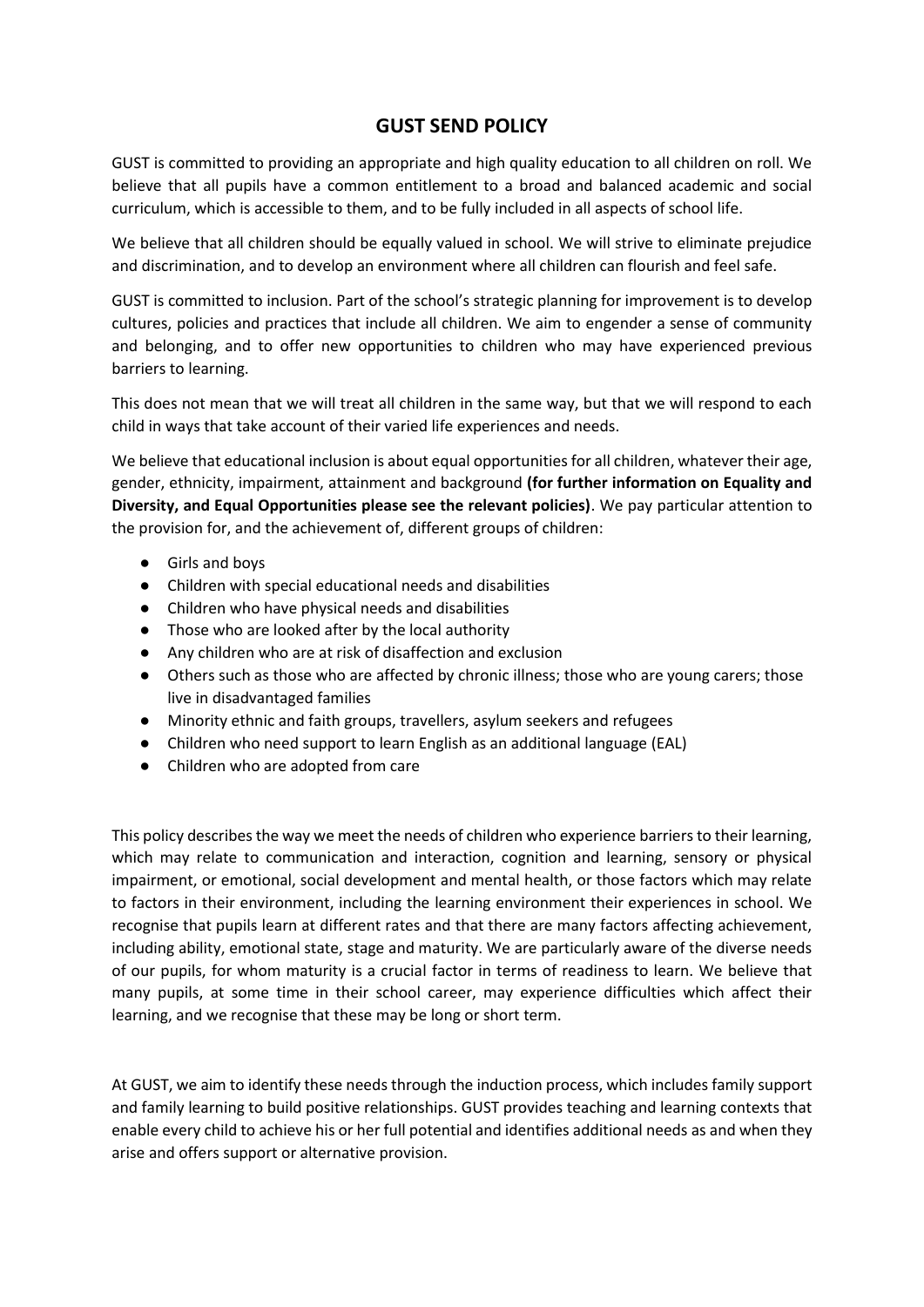GUST sees the inclusion of children identified as having special educational needs as an equal opportunities issue, and we aim to embed inclusion in our staffing policies, relationships with parents/carers and the community.

# **Objectives**

1. To ensure that current legislation is implemented effectively across the school.

2. To ensure equality of opportunity for, and to eliminate prejudice and discrimination against, children with special educational needs and disabilities.

3. To continually monitor the progress of all pupils, to identify needs as they arise and to provide support and early intervention.

4. To provide full access to the curriculum through differentiated planning by Class Teachers and support staff, as appropriate.

5. To provide a personalised learning approach to meet individual needs, in addition to differentiated classroom provision for those pupils identified as requiring additional support.

6. To ensure that all pupils are perceived positively by all members of the school community, and that inclusive provision is positively valued and accessed by staff and parents/carers.

7. To ensure that we meet the needs of a range of children referred to the school.

8. To enable children to move on from us as well-equipped with a range of life skills, the basic skills of literacy and numeracy and social independence to meet the demands of the learning environment.

9. To involve parents/carers at every stage in the plan to meet their child's needs.

10. To involve children themselves in planning and in any decision-making that affects them.

## **Arrangements for coordinating SEND provision**

1. The Head Teacher and Senior Leaders will meet with each Class Teacher at least once a year to review class groups.

2. At other times, the Head Teacher / Deputy Head Teacher / SENCo will be alerted to newly arising concerns as they occur.

3. Where necessary, reviews will be held more frequently than once a year for some children.

4. Targets arising from EHCPs and reviews will be used to inform and support curriculum planning, teaching and learning.

5. The Headteacher / Senior Leaders monitor planning for pupils.

6. The Head Teacher, Senior Leaders and SENCo monitor the quality and effectiveness of provision for pupils through classroom observation, work scrutiny and discussion with teachers.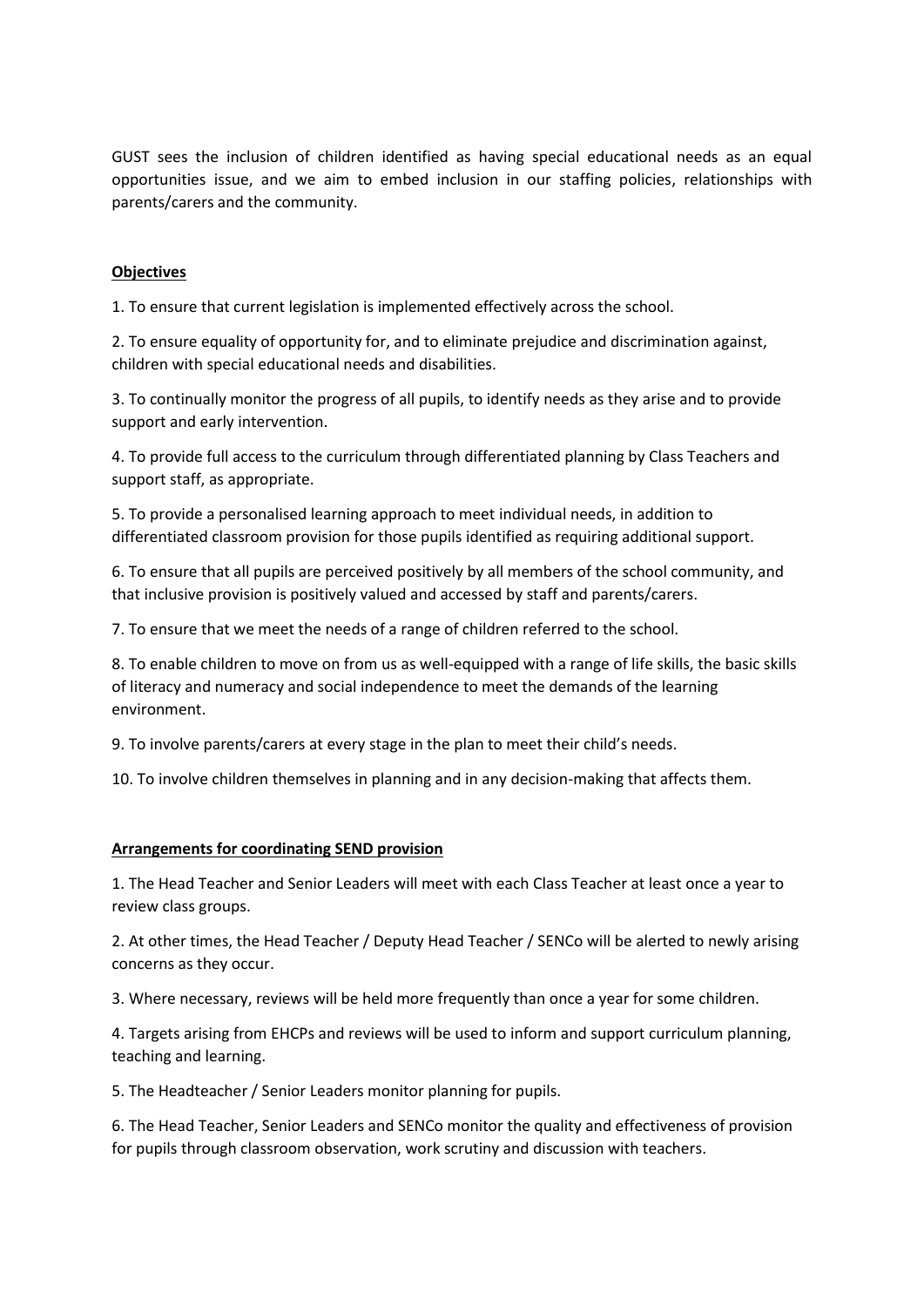7. Class Teachers primarily deliver support for the children through differentiated teaching methods. A highly trained team of support staff throughout the school provides additional support. The Head Teacher, Senior Leadership Team and SENCo, in line with a child's current needs and educational initiatives such as literacy and numeracy strategies, review the support timetable annually. Additional support for some children is funded through individual allocations from the local authority.

8. Support staff, Class Teachers, SENCo, the Senior Leadership Team and outside agencies liaise and share developments in order to inform reviews and forward planning.

# **Allocation of Resources to and amongst Children**

Every year, the Senior Leadership Team and SENCo review the needs profile of each cohort of pupils to ensure the most effective staff deployment and school organisation.

# **Identification and Assessment Arrangements, Monitoring and Review Procedures**

The school's system for regularly observing, assessing and recording the progress of all children is used to identify children who may need additional intervention:

- 1. Baseline assessment results
- 2. Progress measured against the objectives set
- 3. Progress measured against the P Level descriptors to moderate and validate results
- 4. Progress measured against the PIVATS descriptors
- 5. Internal screening and assessment tools
- 6. Observations of social, emotional and mental health and any impact on development
- 7. An existing Statement of SEND / EHCP/ ILP
- 8. Assessments by a specialist service, e.g. educational psychology, CYPS

## **Satisfactory progress is defined as:**

- 1. Progress measured against the objective set
- 2. National Curriculum expectations for the end of a key stage
- 3. Progress measured against the PIVATS descriptors
- 4. Standardised screening and assessment tools
- 5. Observations of behavioural, emotional and social development
- 6. Assessments by a specialist service, e.g. educational psychology, CYPS

## **Differentiated Curriculum Provision**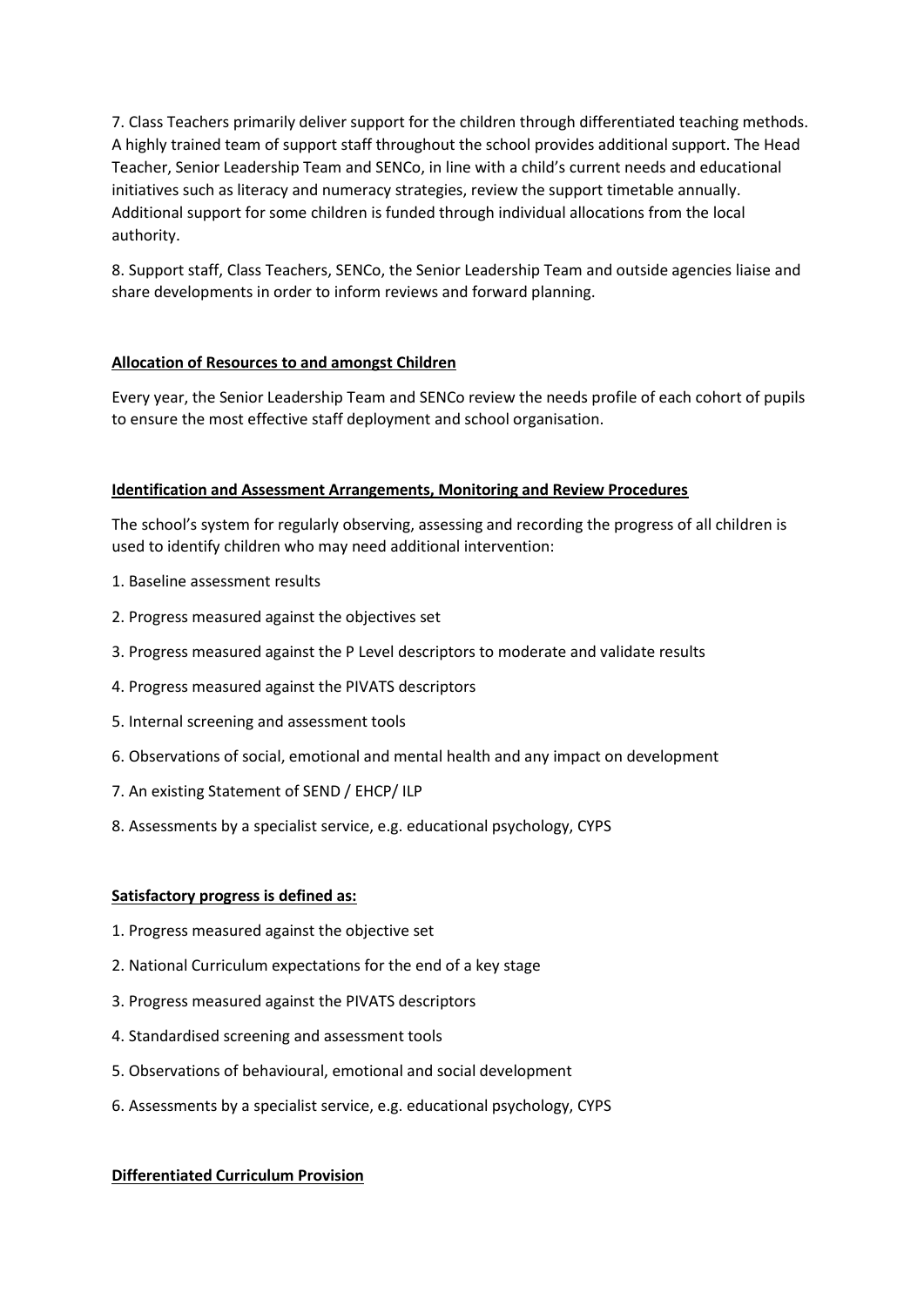In order to make progress, a child may generally require differentiation of the class play. The differentiation may involve modifying learning objectives, teaching styles and access strategies.

A child's needs will also be provided for by individual target setting.

Monitoring of the progress will be carried out by the Class Teacher and used to inform future differentiation of class planning.

The child's progress will be reviewed, and a decision made about whether the child is making satisfactory progress at this level of intervention.

## The school uses the definitions of adequate progress where it:

- 1. Matches or betters the child's previous rate of progress, with clear baselines
- 2. Demonstrates an improvement in personal, social and self-help skills
- 3. Demonstrates an improvement in the child's behaviour and engagement in learning

Where a period of differentiated curriculum support has not resulted in a child making adequate progress or where the nature of level of a child's needs are unlikely to be met by such an approach, additional provision may need to be made such as when:

- 1. There has been little or no progress made with existing interventions
- 2. Additional support is required to develop literacy or numeracy skills
- 3. Additional support is required for emotional, behavioural or social development
- 4. Additional support is required for sensory or physical impairments
- 5. Additional support is required for communication or interaction needs

## **Education Health and Care Plans**

All children at GUST currently have an Education Health and Care Plan (EHCP) formerly, Statement of Special Educational Needs.

There will be an Annual Review of the EHC Plan, chaired by the SENCo, to review the appropriateness of the provision and to recommend to the local authority whether any changes need to be made, to the EHCP or to funding arrangements for the child.

Parents and representatives of outside agencies involved with the child are invited to attend and to submit reports to contribute to the review advice.

All children at GUST have an Individual Learning Plan (ILP) agreed at the Annual Review and reviewed every term.

Where needs are similar, children are supported within a group, focusing on the common needs. Each child will have individual targets.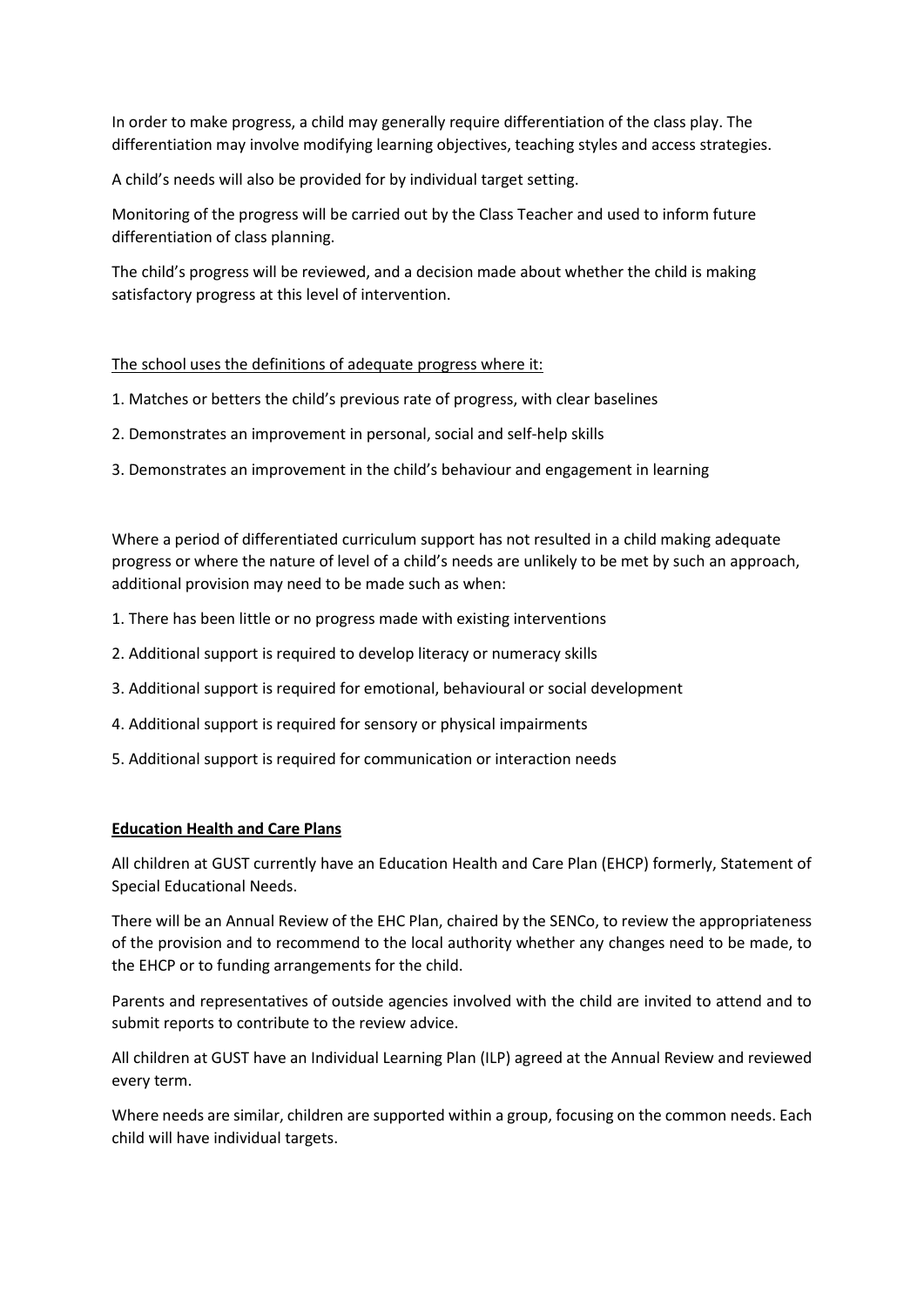All children will have provision for their common needs in a small group as well as some individualised support for their more unique needs. Provision will run concurrently with differentiated curriculum support.

The group may be taught by the Class Teacher and supported by a Teaching Assistant or engage with extra-curricular activity supported by specialist teaching and non-teaching staff.

The overall responsibility for these children remains with the Class Teacher.

The Class Teacher, using the school's standard proforma, will carry out progress monitoring on a termly basis. Significant achievements and difficulties will be recorded and adjustments to the ILP made if appropriate. If the Class Teacher has concerns about the achievements of the child or about the child's behaviour, then these are to be raised with the SENCo and Senior Management Team, and ultimately the Head Teacher who may, in consultation with parents, refer the child to a specialist service.

A variety of support can be offered by these services, such as advice to the school, specialised assessment or some direct work with the child. The specialist services can contribute to the planning, monitoring and reviewing of the child's progress.

# **The School's Arrangements for SEND and Inclusion In-Service Training**

1. The SENCo attends regular meetings to update and revise developments in SEND and inclusion.

2. Meeting additional needs and inclusion issues are targeted each year through the School Development Plan.

3. All staff have access to CPD opportunities and access training where a need is identified either at an individual pupil class or whole school level.

# **Liaison with other agencies**

The school has a range of designated staff who liaise frequently with CYPS and a number of other outside agencies,

For example:

- Education Welfare Service
- Children and Young People's Services
- Primary Mental Health

Parents/carers are informed and included if any outside agency is involved.

## **Arrangements for partnership with parents/carers**

1. Staff and parents/carers will work together to support pupils identified as having additional needs.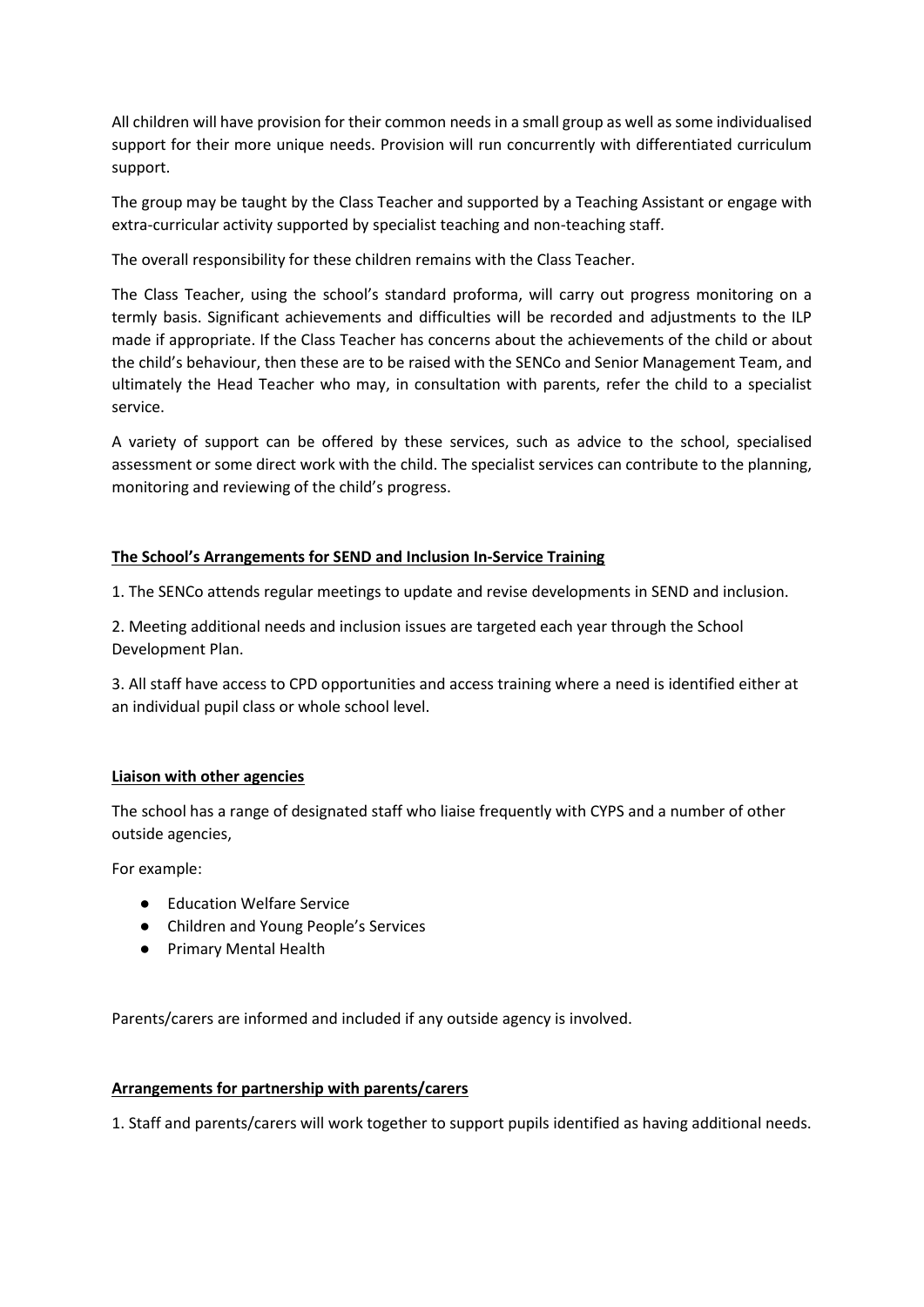2. Parents/carers will be involved at all stages of the education planning process. An appointment will be made by the Senior Leadership Team to meet all parents/carers upon entry to the school and parents and carers are invited to a series of induction meetings which may include a home visit.

3. At review meetings with parents/carers we always try to make sure that the child's strengths as well as areas for development are discussed. Parents/carers are always invited to contribute their views to the review process. Where we make suggestions as to how parents/carers can help at home, these are specific and achievable and that all parents/carers go away from the meeting clear about the action to be taken and the way in which outcomes will be monitored and reviewed.

4. Ideas and materials for supporting learning at home will be discussed with parents/carers and distributed on request.

5. Parents are welcome at any time to make an appointment to discuss their child's progress. GUST operates an open door policy.

6. Regular communication between school and home will ensure that concerns are promptly acted upon and involve those in school who can offer support. Where issues are difficult to be resolved, parents/carers are able to contact the Head Teacher or, if this fails to resolve the issue, the Board of Trustees. (See Dealing with Complaints section)

# **Links with other schools / transfer arrangements**

1. Class Teachers of children joining from other schools will receive information from the previous school.

2. GUST has a transition process which involves schools and outside agencies in preparation for children transferring to other schools.

# **Links with Health and Children Services, Education Welfare Services and any Voluntary Organisations**

1. The School regularly consults with child and health service professionals. The SENCo will initially bring concerns to the attention of the relevant agency, and referrals will be made as appropriate. Class Teachers will alert the SENCo and Senior Leadership Team if there is a concern they would like discussed.

## **Inclusion Principles**

1. GUST values pupils of different abilities, and support inclusion.

2. Within the school, staff and pupils will be constantly involved in the best ways to support all children's needs. There is flexibility in approach in order to find the best placement for each child within the school.

3. Within each class, teaching and learning styles and organisation will be flexible to ensure effective learning. Grouping to support children with identified additional needs will be part of this process.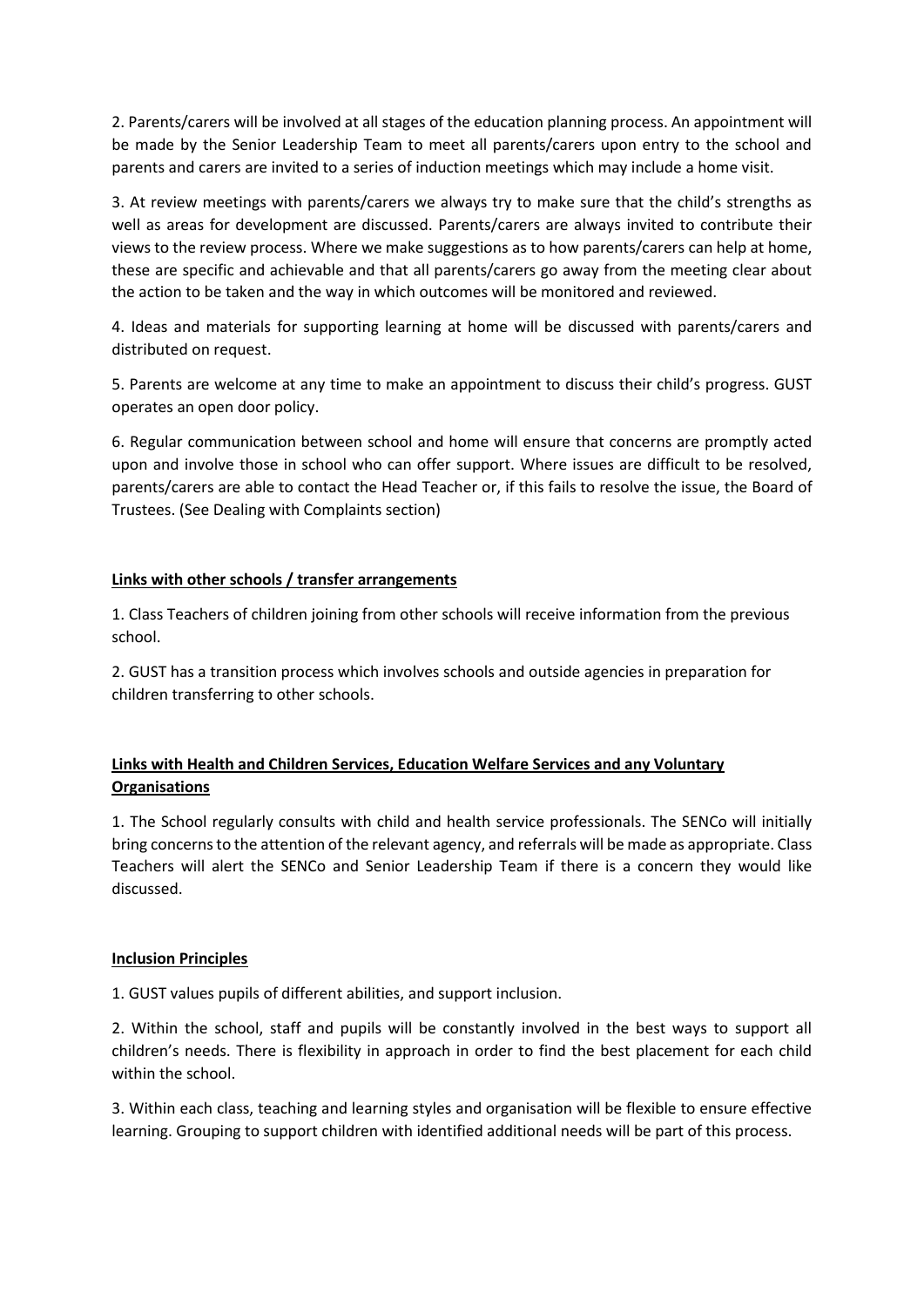4. Where appropriate, links with partner schools are made and children included into mainstream school on full or part-time basis. Liaison and planning between both schools takes place to ensure continuity and match to needs. Review meetings take place, as above to ensure that the most appropriate provision is being made for the child.

# **Arrangements for providing access to learning and the curriculum**

1. The school will ensure that all children have access to a balanced and broadly-based curriculum, and that the National Curriculum programmes of study are flexible enough to meet every child's needs. (No child will be excluded from any learning activity due to their impairment or learning difficulty, unless it is clearly of benefit to the individual and leads towards inclusion.)

2. Learning opportunities will be absorbing, rewarding and effectively differentiated and the teaching styles will be diverse.

3. Staff will work in a way to avoid the isolation of children they are supporting and will encourage peer tutoring and collaborative learning.

4. Schemes of work for each area of the curriculum and a comprehensive curriculum policy are in place and are differentiated to include appropriate learning outcomes for all pupils.

5. Differentiation takes a variety of forms within teacher planning. Learning intentions are always made explicit and then activities may be adapted or planned separately as appropriate. Alternative methods of responding or recording may also be planned for where this is appropriate children with sensory or mobility impairments or a specific learning difficulty will access the curriculum through specialist resources such as ICT where this is appropriate.

6. The school will ensure that the curriculum and extra-curricular activities are barrier free and do not exclude any pupils.

## **Admission arrangements**

1. Children are admitted to GUST in line with the admissions policy

2. Prior to starting school, parents/carers of children with an EHCP will be invited to discuss the provision that can be made to meet their identified needs.

## **Incorporating disability issues into the curriculum**

1. The PSHE curriculum includes disability, difference and valuing diversity.

2. GUST also recognises the importance of increasing awareness of alternative communication systems.

# **Terminology, imagery and disability equality**

1. The school is aware of the impact of language on children within the school. We work with the children to understand the impact of the words they use and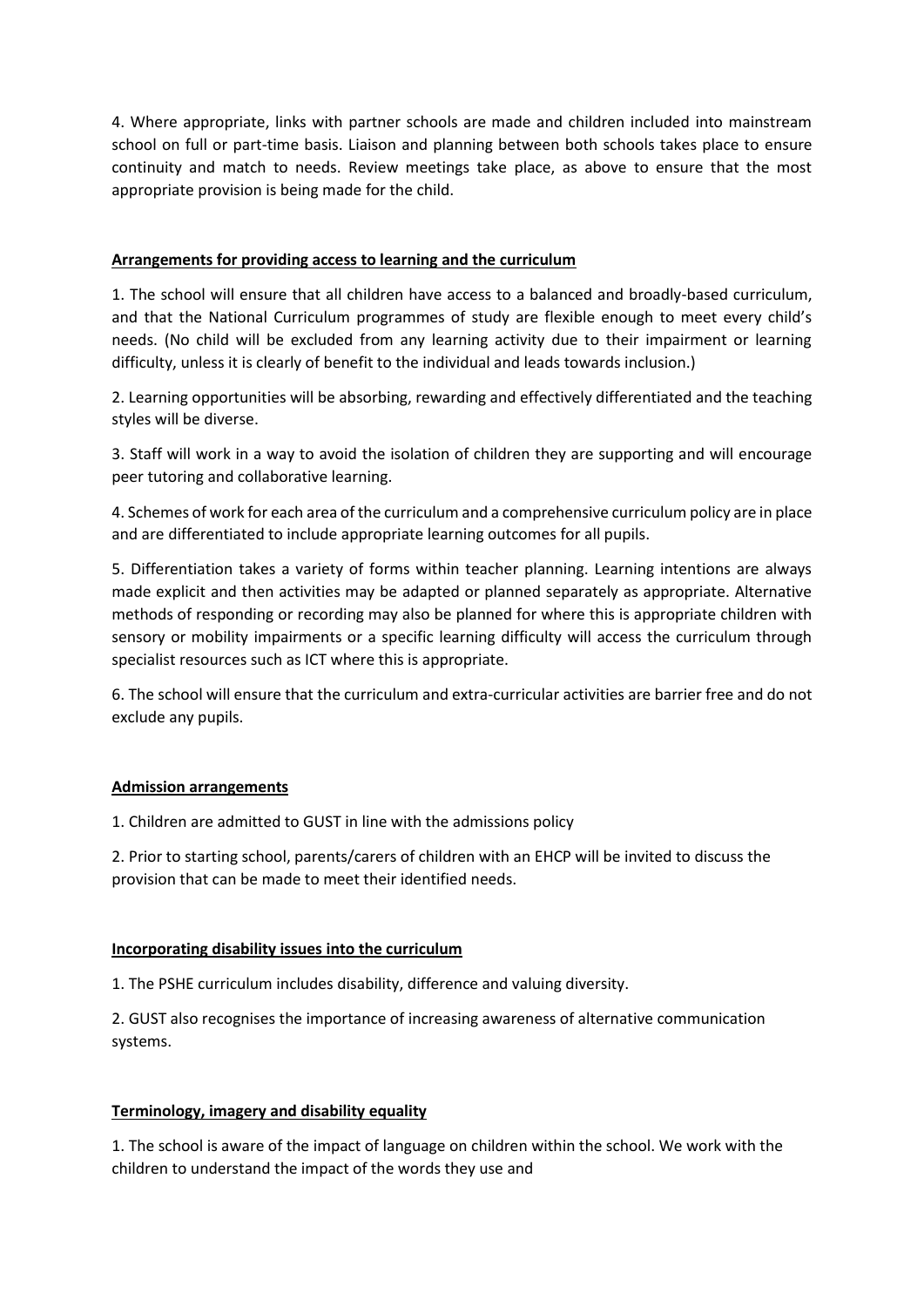deal seriously with derogatory name calling related to special educational needs or disability under our Anti-Bullying Policy.

2. We aim to make optimum use of Social Time for raising issues of language and other disability equality issues.

# **Listening to pupils**

1. We aim to include children in their target setting and where appropriate encourage and support them to take an active part in their annual reviews, through preparation, and making the information and meeting itself accessible and unintimidating.

2. The children are involved in identifying aspirations and targets which are reviewed throughout the year.

# **Working with parents/carers who have a disability**

1. GUST recognises that there will be a number of parents/carers who have a disability who are part of the school community, and we work to try to ensure that they are fully included in parents/carers activities.

# **Disability equality and visits or out of school activities**

1. GUST endeavours to ensure all visits are inclusive by planning appropriately and in advance of the visit.

# **Evaluating the success of the School's SEND and Inclusion Policy equates to evaluating the success of the school**

1.Through the implementation of MIS & CPOMS systems in the Autumn per of 2019 we will be able to analyse the data we have on children's progress, behaviour and attendance. We will use this analysis to help us plan our P Map. At the same time, we set new targets for the year ahead. We report progress against these targets to the governing body, who in turn report to parents/carers through the Governors Annual Report. This Annual Report will include the details of SEND provision and of the Access Plan, along with the information required by the Disability Discrimination Act.

2. Target setting for all children is an on-going process. Annotated samples of work are kept as evidence to support predictions as to the future achievements of pupils at the end of each Key Stage. Targets are set for children to achieve at the end of Key Stage.

## **Dealing with complaints**

1. If a parent wishes to complain about the provision or the policy, they should in the first instance raise it with the Headteacher, who will try to resolve the situation.